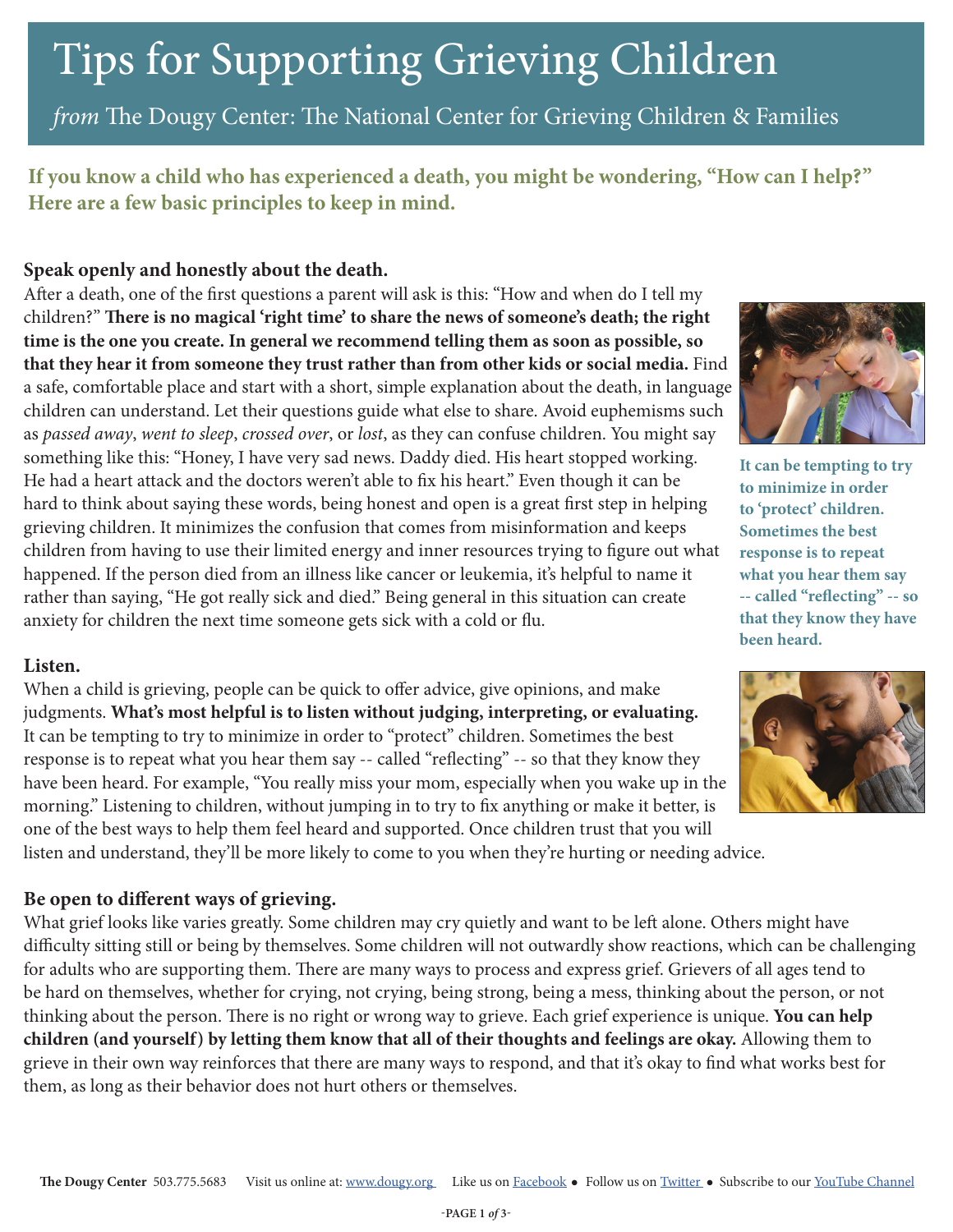# Tips for Supporting Grieving Children

*from* The Dougy Center: The National Center for Grieving Children & Families

#### **Offer choices.**

Children appreciate being able to make choices as much as adults do. A death can leave them feeling powerless. Allowing them to make choices can help re-establish a sense of power, control, and trust. These choices can be simple and everyday such as, "Do you want to wear your red or purple t-shirt?" They can also be more complex, such as participating in the memorial service or sorting through the person's belongings. Whenever possible, invite children into the decision-making process. Providing informed choices helps them know they're valued and that they're an important part of the family.

#### **Provide outlets for self-expression.**

While some children will talk about their experiences, many will express themselves through art, writing, music, or creative play. Get out the crayons, paper, markers, paint, clay, and other art materials. You can offer ideas such as making a card for the person who died, creating a collage of pictures, or writing a letter, but be open to their ideas and suggestions for projects. There are a growing number of grief activity and remembrance books available as well. It's helpful to ask children if they want to share what they created with you, and to respect a "no" answer. Some children will be more drawn to physical activity than creative expression, so be sure to create time and space for them to engage in big energy play like running outside, sports, or messy creative projects.

### **Talk about and remember the person who died.**

Talking about and remembering the person who died can be an important part of processing grief. It's okay to use their



**Grief does not have a timeline, and it changes over the course of someone's life. Know that it's okay for children to continue to grieve the loss as they grow and develop.**

name and share what you remember about them. You might say, "Your mom really liked this song," or, "Your dad made the best pizza I've ever had." By bringing up the person's name, you give children permission to share their feelings and memories. Children often like to keep objects that belonged to the person or that have some significance related to them. With photos, consider making copies to give to young children so that they can carry them around without the fear of damaging the originals. Rather than guess what keepsakes, clothing, or pictures a child might like, ask which ones are important to them. You may want to remember or mark significant days such as the birthday of the person who died, the anniversary of their death, and traditional holidays like Mother's Day, Father's Day, Thanksgiving and year-end. Involving children and teens in activities, without forcing them, may include visiting a grave site, going to a special place, sharing a favorite meal, lighting a candle and sharing memories, among other possibilities.

#### **Provide consistency and routine.**

Life is often in upheaval after a death, so finding ways to create safety and predictability is helpful for children. For example, you might create routines around bedtime, after school activities, or meals. Children may also need some flexibility: This way they know what to expect (homework is done by 7pm), but can also trust that if they need something else (tonight you can take a break and come back to it later), their world will be responsive.